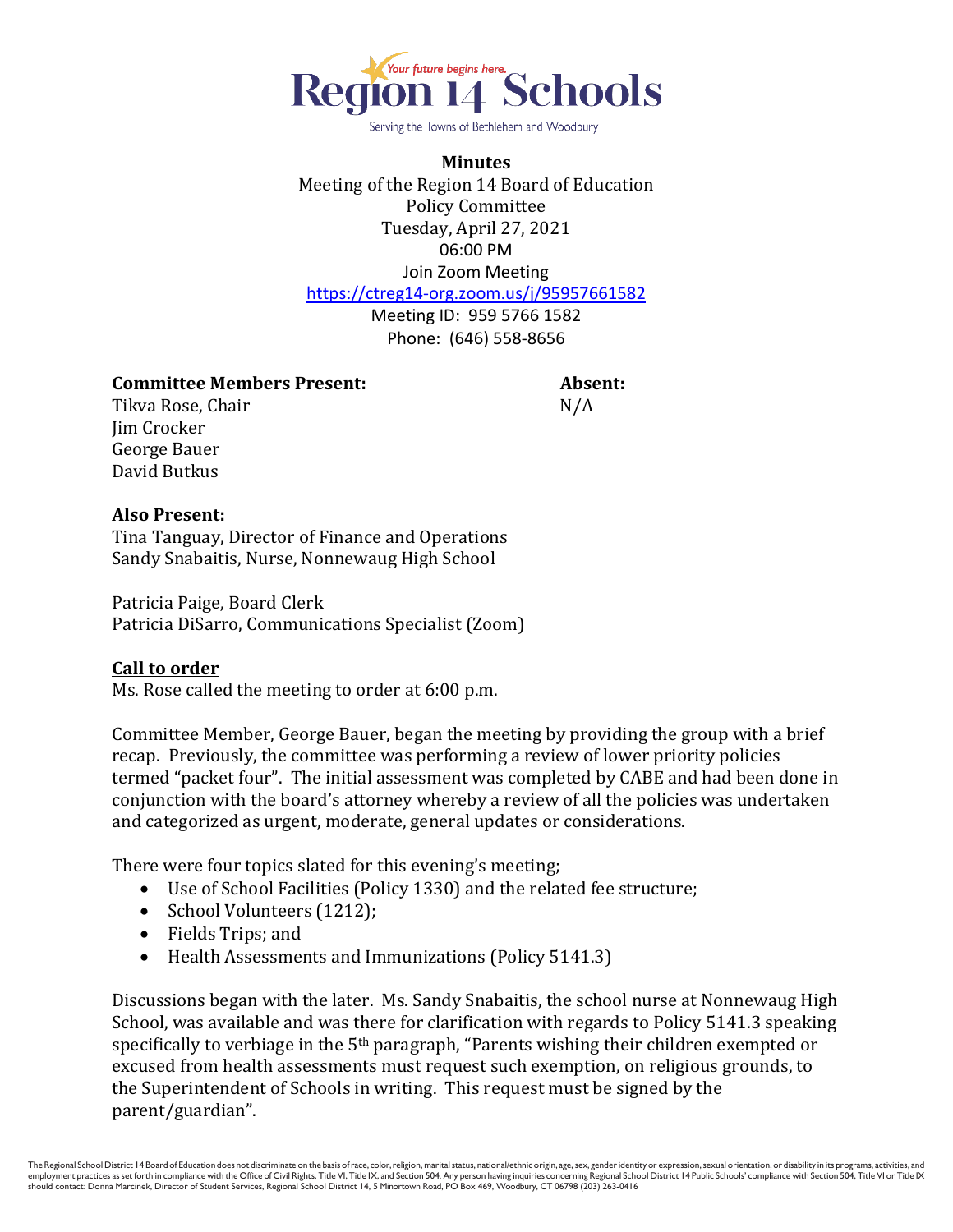Ms. Snabaitis was aware of the immunization exemption for religious justifications, but not heath assessments for the same purpose. This was the first year she received an exemption form citing Section 10-208 of the Connecticut General Statutes requesting such.

The policy, in its current form, does not address how the school nurses would handle a situation for a student who is exempt from medical examinations, nor does it speak to how to protect nurses from liability if they are not able to provide additional assistance because of the exemption.

Mr. Bauer will have Attorney Sommaruga review and assess if applicable and ask to provide some guidance on how to handle this type of occurrence.

Discussions moved to the Covid 19 vaccinations for students and how it came to be that the school district is involved. Who is offering and administering? Several members were surprised that discussions were not brought to the full board for initial approval in light of what occurred four months ago. Why is Region 14 the communication tool for the Pomperaug Health District?

Ms. Tanguay explained that Superintendents are being encouraged to share the information regarding the clinics and it was highly recommended that they do so.

## **Building Use and Fee Schedule**

Ms. Tina Tanguay, the Director of Finance and Operations, prepared a fee schedule for the committee for review and consideration. Although there are not many, for profit organizations requesting facility usage, there is a need to have a fee schedule in place. Some of the monies collected will be set aside for future repairs. It was suggested that the fee schedule be addressed and updated annually.

There was also discussion regarding utilizing a rate card and a recommendation made to raise the liability/property damage insurance from \$1,000,000 to \$2,000,000. Ms. Tanguay noted that she will follow up with the insurance company. There was an additional request to add field lighting to the fee structure.

Ms. Tanguay indicated that she would like to have something in place for July 1<sup>st</sup>.

The schedule will be brought to the full board at their meeting on Monday, May 3rd for a first read.

# **School Volunteers and Field Trips**

Ms. Rose asked to have the policy placed on the agenda as it relates to Covid. Are people being allowed back in the building and with the number of end-of-year events, how would the district proceed? Ms. Tanguay suggested waiting to see what the state guidelines dictate. May 19th is the official date that restrictions can be lifted. The committee would like an update at their regular meeting scheduled for May 18<sup>th</sup> from Acting Superintendent Wayne McAllister as to what would occur in district on May 19th.